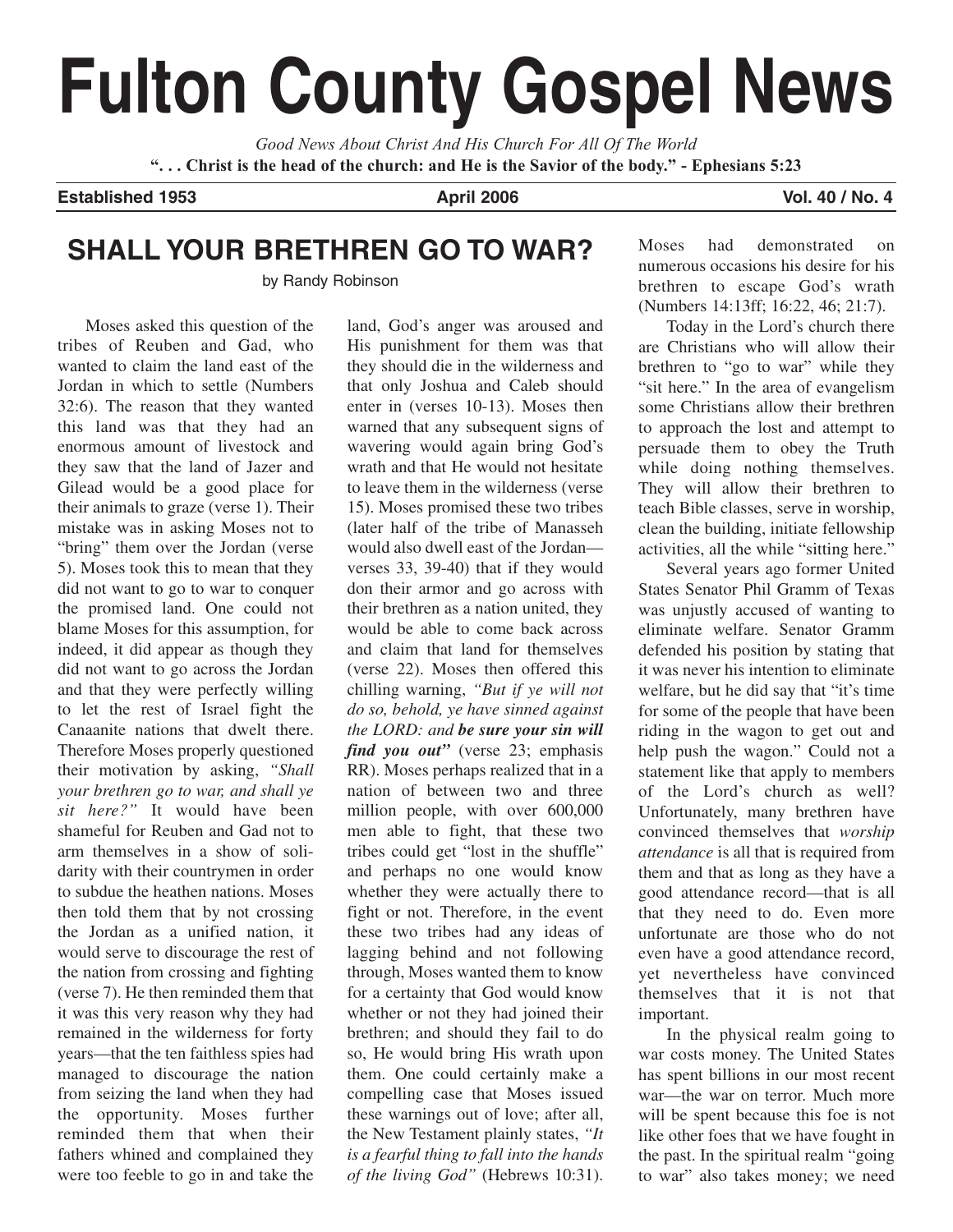#### **FULTON COUNTY GOSPEL NEWS** USPS Publication #211780

. . . is a Periodical publication issued monthly by the Church of Christ at Third and Bethel (P.O. Box 251), Mammoth Spring, AR 72554-0251. **POSTMASTER: Please mail all changes of address to the above address.**

**FCGN** is mailed free of charge to any who care to receive it. We will be happy to add any names to the regular mailing list. If you send in a name we must have a complete address, including number and street name, or R.R. or HCR number, plus box number, or a P.O. Box number and the **NINE DIGIT ZIP CODE**. This paper is supported by voluntary contributions for which we are grateful. Financial information will be furnished upon request. **Mail all address corrections or manuscripts to:**

#### **FULTON COUNTY GOSPEL NEWS** P.O. Box 251

Mammoth Spring, AR 72554

| Lee Moses $\dots\dots\dots\dots\dots\dots$ . EDITOR<br>E-Mail cocfcgn@centurytel.net<br>Website www.fultoncountygospelnews.org |
|--------------------------------------------------------------------------------------------------------------------------------|
| Hosted by TheBible.net                                                                                                         |

# *continued from page 1*

money to maintain our facilities, to pay the preacher, and to help support mission works here and abroad. We have a command to give as God has prospered us (1 Corinthians 16:2) and to do so cheerfully and not begrudgingly (2 Corinthians 9:7). In many instances, we find the same thing holds true—some brethren obey this command and others do not, rather letting those who do foot the bill. Suppose God decided to prosper us as we gave, rather than having us give as we have been prospered? For some brethren this would mean a substantial reduction in their lifestyle. Some have contended that this command is an ambiguous one, since there is not an amount or percentage specified as there was under the law of Moses (10% or tithe—Lev. 27:30). Yet, there is nothing ambiguous about this command. In any dispensation, our first and foremost commandment is to love God with all our heart, soul, and mind (Deuteronomy 6:5; Matthew 22:37). John records that

keeping God's commandments is how Christians demonstrate their love for Him (1 John 5:2-3). Therefore, keeping the commandment to give as we have been prospered is an ideal opportunity to display our love for God. Anything less demonstrates our *lack* of love for God and our indifference to the success of the local congregation in its effort to do the work of the church—which is to seek and save the lost (Luke 19:10).

Jesus told a parable of two sons; both of whom received instructions from their father to work in his vineyard (Matthew 21:28-32). The first refused—yet later repented and went to work. The second promised to go—and then did not. Even the hypocritical chief priests and elders knew and admitted that the first son did the will of his father because, although he was recalcitrant at first, he did eventually go. Far too many Christians are like the second son, who wanted to be counted as obedient, but did not actually want to do what constituted obedience.

Those from Reuben, Gad, and half of the tribe of Manasseh crossed the Jordan with their brethren and together they subdued the land that God promised unto them. As a result they were allowed to go back across the Jordan and dwell in the land east of Jordan (Joshua 22:1-9). The modern day Christian must put on the armor of God (Ephesians 6:11) and be willing to stand alongside other soldiers of the cross and do their share. Only then will we eligible to "cross over Jordan." Those who allow their brethren to "go to war," while they "stay here" are at the least trying to get to heaven with the least amount of effort. While they may never be confronted here on earth as to their lack of effort, God will indeed eventually confront them as He renders to all according to their deeds (Romans 2:6) or lack thereof.

> P.O. Box 853 Marion, AR 72364

# **"THE \$20,000,000 QUESTION"**

## by Chris Perry

For those of us who are members of the church of Christ, it is interesting from time to time to examine how those outside our number view us. In many instances, misconceptions and stereotypes abound, and these misunderstandings often hinder effective evangelism. A statement that perhaps best embodies the skewed view of the world towards the church of Christ is: "You members of the church of Christ believe you are the only ones going to heaven." Jokes circulate that reinforce this view, as in the following:

A Baptist and Methodist were surveying the crowd that had gathered in heaven. The Baptist man looked around and noticed a group off to itself. "Who are they?" he asked. In a low voice, the Methodist man replied, "Shhh—they're from the church of Christ, and they think they're the only ones here."

So what about it? Do—and should members of the church of Christ believe that they are the only ones going to heaven? Before this question can be adequately answered, a few considerations are in order.

# **The church of Christ is not a denomination**

Unfortunately, members of the church of Christ contribute—at least partially—to the misconceptions many have. I often hear Gospel preachers referred to as "church-of-Christ-preachers." As well, when identifying someone with our number, some might say, "He's church-of-Christ," in the same way that another might be described as "Baptist" or "Methodist." Often, this denominational view of the Lord's body is behind the statement mentioned earlier. The actual thought process of a denominational member might go something like this: *In the diverse buffet that makes up the*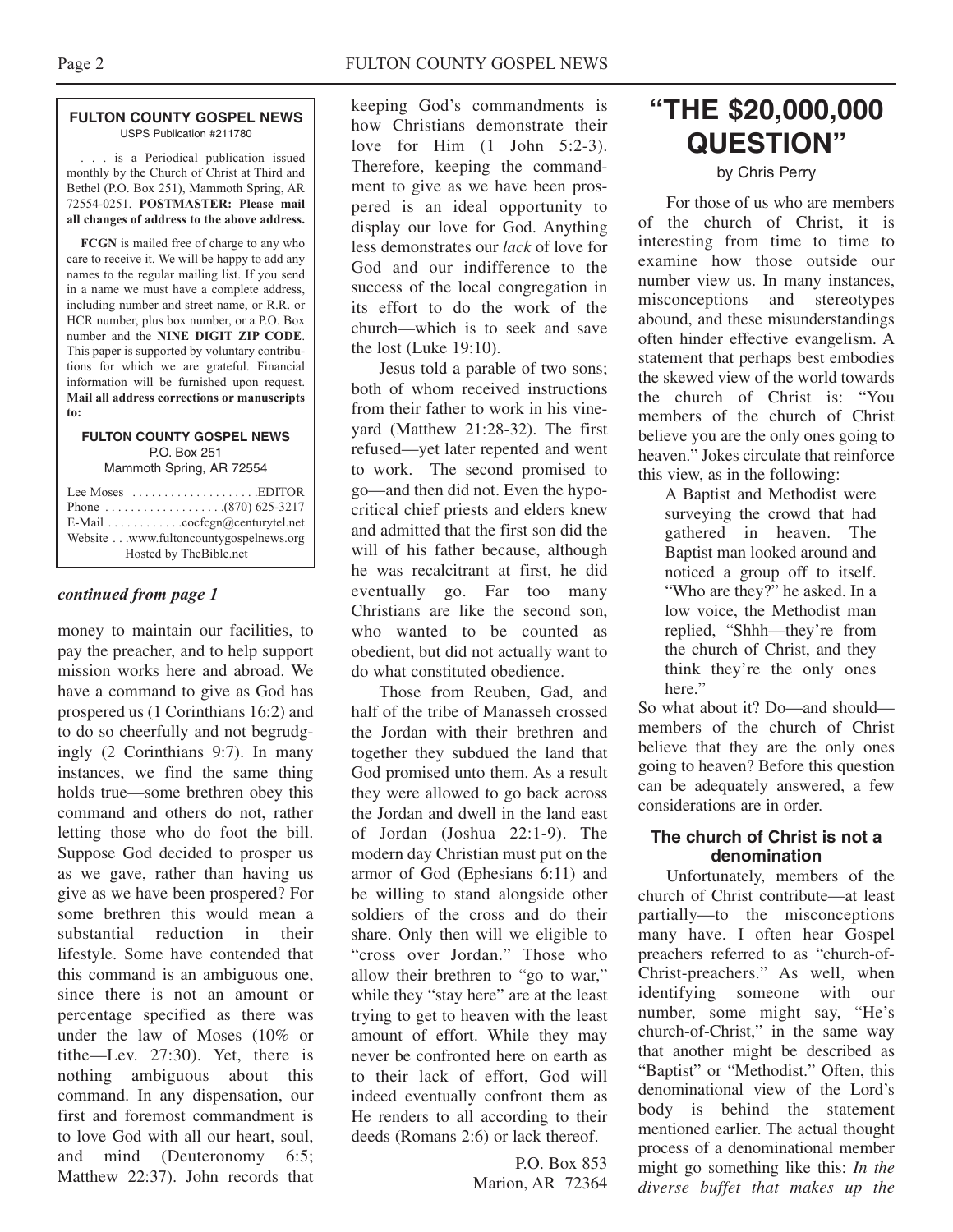*"Christian" landscape, one small segment* (denomination) *has the arrogance to claim that they are the only ones going to heaven*.

Therefore, to erase the misconceptions, we must strive to prove that the church of Christ is not a denomination. To do so, it must first be understood that "church of Christ" is a descriptive phrase, not a denominational title. The church is "of Christ" in that it belongs to Christ. Christ promised to build it (Matthew 16:18—My church), and He purchased it with His own blood (Acts 20:28; cf. 1 Corinthians 6:20; 7:23). Have you ever noticed that in print, the "church" in "church of Christ" is spelled with a lower-case "c"? This is done to emphasize the undenominational nature of Christ's church, to reinforce the descriptive purpose of the title.

As well, the Bible clearly condemns denominationalism. Paul demands by inspiration:

> *Now I beseech you, brethren, by the name of our Lord Jesus Christ, that ye all speak the same thing, and that there be no divisions among you; but that ye be perfectly joined together in the same mind and in the same judgment. For it hath been declared unto me of you, my brethren, by them which are of the house of Chloe, that there are contentions among you. Now this I say, that every one of you saith, I am of Paul; and I of Apollos; and I of Cephas; and I of Christ. Is Christ divided? was Paul crucified for you? or were ye baptized in the name of Paul?* (1 Corinthians 1:10-13)

There is but *one* church for which Christ died (Ephesians 4:4-6; cf. 1:22- 23), and this church is not to be divided or *denominated*. When 1st century Christians identified themselves as such, they did not have to further elaborate concerning which denomination they belonged to— "Christian" meant that they were members of Christ's church.

Finally—and this must not be misunderstood—"church of Christ" can only be applied to congregations that are identical in nature and teaching to the church mentioned in the Bible. As an expedient, "church of Christ" was chosen by our number so that members and congregations could identify one another. It was chosen because it described the group's goal (to be the church that belongs to Christ) and was a Scriptural title (Romans 16:16). However, the name has been adopted by other groups whose teachings are vastly different from the Bible (International Church of Christ, Church of Christ/Crossroads, Church of Jesus Christ of Latter Day Saints, etc.). As well, there are congregations whose signs designate them as churches of Christ, but whose teachings indicate they have left the New Testament pattern. In order truly to be the church of Christ, a congregation must be made up of members who have entered into Christ's body, the church (Ephesians 1:10-23; Galatians 3:27; Acts 2:38-47), who live as the New Testament directs (Romans 12:1-2), and who worship according to the New Testament pattern (John 4:24). Jesus made clear in His letters to the seven churches that those who would not follow His precepts were not worthy of His name (Revelation 2-3, especially 2:5).

## **Not all who claim to be members of the church of Christ will be saved**

Having noted that "church of Christ" is not a denominational title, but is rather a descriptive term describing those who follow the New Testament, it must now be pointed out that there are some who identify with our number but ultimately will not enter heaven. This is true for a number of reasons. First, there are likely some who were not truly converted (Luke 22:32). As human beings, we can only judge according to fruit (Matthew 7:16, 20), and there might surely be those who "*draweth nigh unto* [Christ] *with their mouth, and honoureth* [Him] *with their lips;*

*but their heart is far from* [Him]" (Matthew 15:8). For those, the perfect judgment of Christ awaits (Matthew 13:47-50).

As well, some who are now faithful members of the body of Christ will not remain "*faithful unto death*" (Revelation 2:10). As with those described as thorny ground in Jesus' parable of the soils, "*the care of this world, and the deceitfulness of riches, choke the word, and he becometh unfruitful*" (Matthew 13:22). Sadly, those of this group will not have followed Peter's guidance in 2 Peter 1:10: "*Wherefore the rather, brethren, give diligence to make your calling and election sure: for if ye do these things, ye shall never fall*."

So, again, the \$20,000,000 question asked by many in the world is: "Are members of the church of Christ the only ones going to heaven?" To those who mean the "church of Christ" in some denominational sense, the answer is a resounding "NO!" To those who are asking if a name in a church directory constitutes salvation, the answer is again, "NO!" But if by the "church of Christ" they mean the church called by the right name, entered into in the right way, and directed by God's word in worship and life, it might be wise to let Christ answer the question once and for all:

*Abide in me, and I in you. As the branch cannot bear fruit of itself, except it abide in the vine; no more can ye, except ye abide in me. I am the vine, ye are the branches: He that abideth in me, and I in him, the same bringeth forth much fruit: for without me ye can do nothing. If a man abide not in me, he is cast forth as a branch, and is withered; and men gather them, and cast them into the fire, and they are burned*" (John 15:4-6, emphasis added).

So the *real* \$20,000,000 question is: Are *you* in Christ?

> 303 DeKalb Street McMinnville, TN 37110